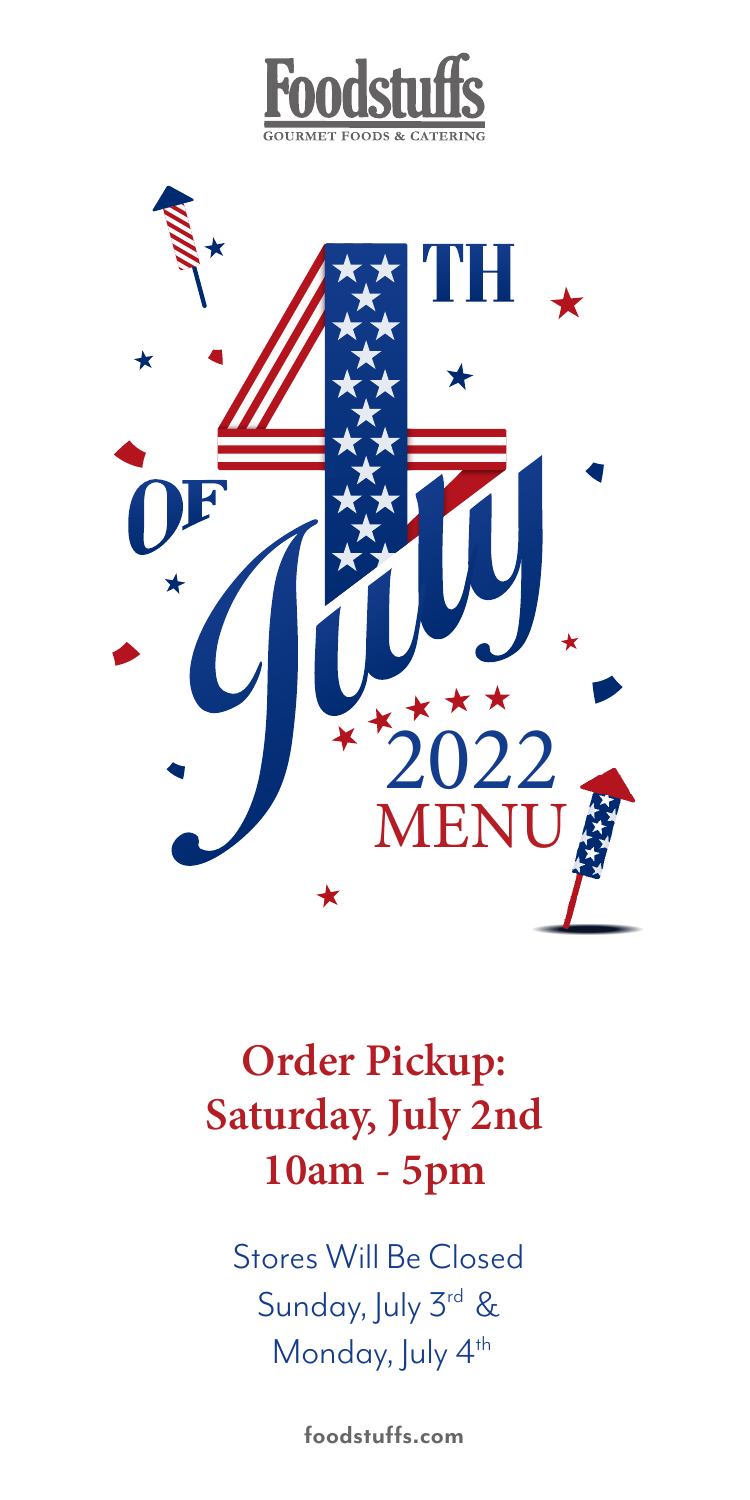| <b>Appetizers</b> |
|-------------------|
|                   |



| × |  |
|---|--|

#### Traditional guacamole with avocados, tomatoes, onions, cilantro, lemon juice and jalapeños *(approximately 2-3 servings per container)* **Greek Feta Dip 6.99 ea** Feta cheese blended with sun-dried tomatoes, kalamata olives, scallions, oregano, dill and olive oil *(approximately 3-4 servings per container)* **Mini Cheeseburgers 2.99 ea** Mini black Angus burger with American cheese, served on a buttercrust bun

*(approximately 2-3 cheeseburgers per person)* 

Guacamole

### Salads & Sides

| Courtney's Tuna Salad<br>Foodstuffs famous tuna salad with Albacore tuna,<br>celery, scallions, worcestershire sauce and a blend of<br>cholesterol free and fat free mayonnaise<br>(approximately 2-3 servings per pound)              | 14.99 lb |
|----------------------------------------------------------------------------------------------------------------------------------------------------------------------------------------------------------------------------------------|----------|
| Chopped Asparagus Salad<br>Steamed asparagus, garbanzo beans, carrots,<br>watermelon radish, cucumbers, red onions, bell peppers<br>and black olives tossed with our garlic dill vinaigrette<br>(approximately 3-4 servings per pound) | 10.99 lb |
| Black Bean Queso Fresco Salad<br>Black beans with grape tomatoes, carrots, corn,<br>red onions, jicama and queso fresco<br>(approximately 3-4 servings per pound)                                                                      | 10.99 lb |
| <b>Caprese Corn Salad</b><br>Baby mozzarella cheese with fresh corn and cherry<br>tomatoes, tossed with our basil oil<br>(approximately 3-4 servings per pound)                                                                        | 10.99 lb |
| Cavatappi with Arugula Pesto<br>Cavatappi pasta with homemade arugula pesto,<br>red and yellow cherry tomatoes<br>(approximately 3-4 servings per pound)                                                                               | 10.99 lb |
| Orzo Pasta with Wild Mushrooms<br>Orzo pasta with roasted wild mushrooms,<br>scallions,garlic, olive oil and Romano cheese<br>(approximately 3-4 servings per pound)                                                                   | 10.99 lb |
| <b>Old Fashioned Coleslaw</b><br>Classic coleslaw with cabbage, carrots and a<br>creamy slaw dressing<br>(approximately 2-3 servings per pound)                                                                                        | 9.99 lb  |
| $\bigstar$ Entrees<br>$\blacktriangleright$                                                                                                                                                                                            |          |
| <b>Panko Encrusted Chicken Tenders</b><br>Harrison's Poultry Farms all-natural chicken breast<br>encrusted with panko bread crumbs and quickly fried<br>(approximately 7-8 tenders per pound)                                          | 15.99 lb |
| <b>Shrimp Pad Thai</b><br>Traditonal Thai dish with shrimp, eggs, bean sprouts,<br>peanuts, red bell peppers, carrots, scallions and<br>rice noodles<br>(approximately 2-3 servings per pound)                                         | 19.99 lb |
| <b>BBQ</b> Meatballs<br>Ground sirloin meatballs smothered in Sweet Baby<br>Ray's BBQ sauce<br>(approximately 18-20 meatballs per pound)                                                                                               | 10.99 lb |
|                                                                                                                                                                                                                                        |          |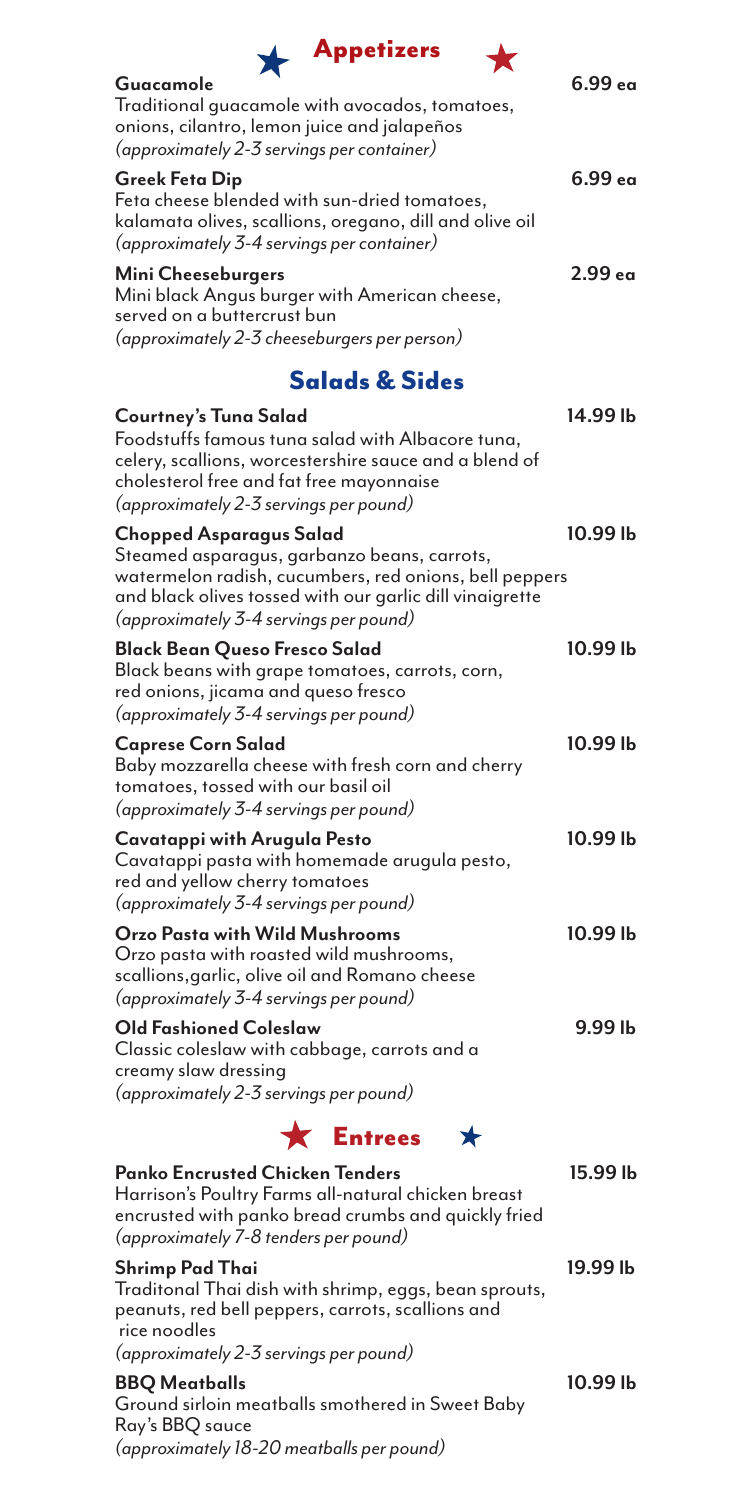### Breads

| Harvest Grain Loaf                                                                                                                                                                                                                                         | 6.99 ea            |
|------------------------------------------------------------------------------------------------------------------------------------------------------------------------------------------------------------------------------------------------------------|--------------------|
| San Francisco Sourdough                                                                                                                                                                                                                                    | 5.99 ea            |
| Demi Baguete                                                                                                                                                                                                                                               | 1.99 <sub>ea</sub> |
| <b>Baguette</b>                                                                                                                                                                                                                                            | 3.99 <sub>ea</sub> |
| <b>Chocolate Chip Cookies</b>                                                                                                                                                                                                                              | 2.99 <sub>ea</sub> |
| Oatmeal Raisin Cookies                                                                                                                                                                                                                                     | 2.99 <sub>ea</sub> |
| <b>Butterscotch Scones</b>                                                                                                                                                                                                                                 | 2.49 <sub>ea</sub> |
| $\star$ * Pastries                                                                                                                                                                                                                                         |                    |
| 6" Apple Caramel Peasant Tart<br>A flaky free-formed tart filled with a sweet mixture of<br>apples, cinnamon and caramel<br>(approximately 5-6 servings per tart)                                                                                          | 19.99 ea           |
| Mini Key Lime Pie<br>Flaky pie shell filled with tart lime curd and topped<br>with sweet whipped cream<br>(approximately 1-2 servings per pie)                                                                                                             | 8.99 <sub>ea</sub> |
| 3" S'mores Cake<br>A sweet graham cracker cookie crust baked with<br>chocolate cake, filled and frosted with marshmallow<br>frosting, decorated with paillettes on the side and<br>topped with toasted meringue<br>(approximately 2-3 servings per a cake) | 7.99 еа            |
| Mini Nonpareil Cupcakes<br>Moist white or chocolate cupcake frosted with vanilla<br>buttercream and covered with rainbow nonpareils<br>(approximately l cupcake per person)                                                                                | 3.99 ea            |
| <b>Red, White &amp; Blue Cake Pops</b><br>Moist heavenly chocolate cake pops dipped in white<br>chocolate and rolled in red, white and blue sprinkles<br>(approximately 2-3 cake pops per person)                                                          | 2.99 <sub>ea</sub> |
| Tucci's Peanut Butter Crunchers<br>Peanut butter, peanuts and rice krispies enrobed in<br>rich dark chocolate<br>(approximately 18-20 crunchers per pound)                                                                                                 | 17.99 lb           |
| Holiday Mini Shortbread Cookies<br>Our famous vanilla shortbread cookies cut into stars<br>with red and blue sugar<br>(approximately 28-30 cookies per pound)                                                                                              | 17.99 lb           |
| 4 <sup>th</sup> of July Pudding Cookies<br>Vanilla pudding cookies baked with white chocolate<br>chips and red and blue M&M's<br>(approximately 22-24 cookies per pound)                                                                                   | 17.99 lb           |
| Raspberry & Blueberry White Chocolate Bars<br>Buttery white chocolate shortbread baked with<br>raspberry and blueberry preserves<br>(approximately 3-4 bars per pound)                                                                                     | 17.99 lb           |
| <b>Oatmeal Caramelitas</b><br>An oatmeal crust topped with layers of caramel,<br>walnuts and chocolate chips<br>(approximately 3-4 carmelitas per pound)                                                                                                   | 17.99 lb           |

 $\star$ 



\*All Serving Suggestions Are Approximate\*